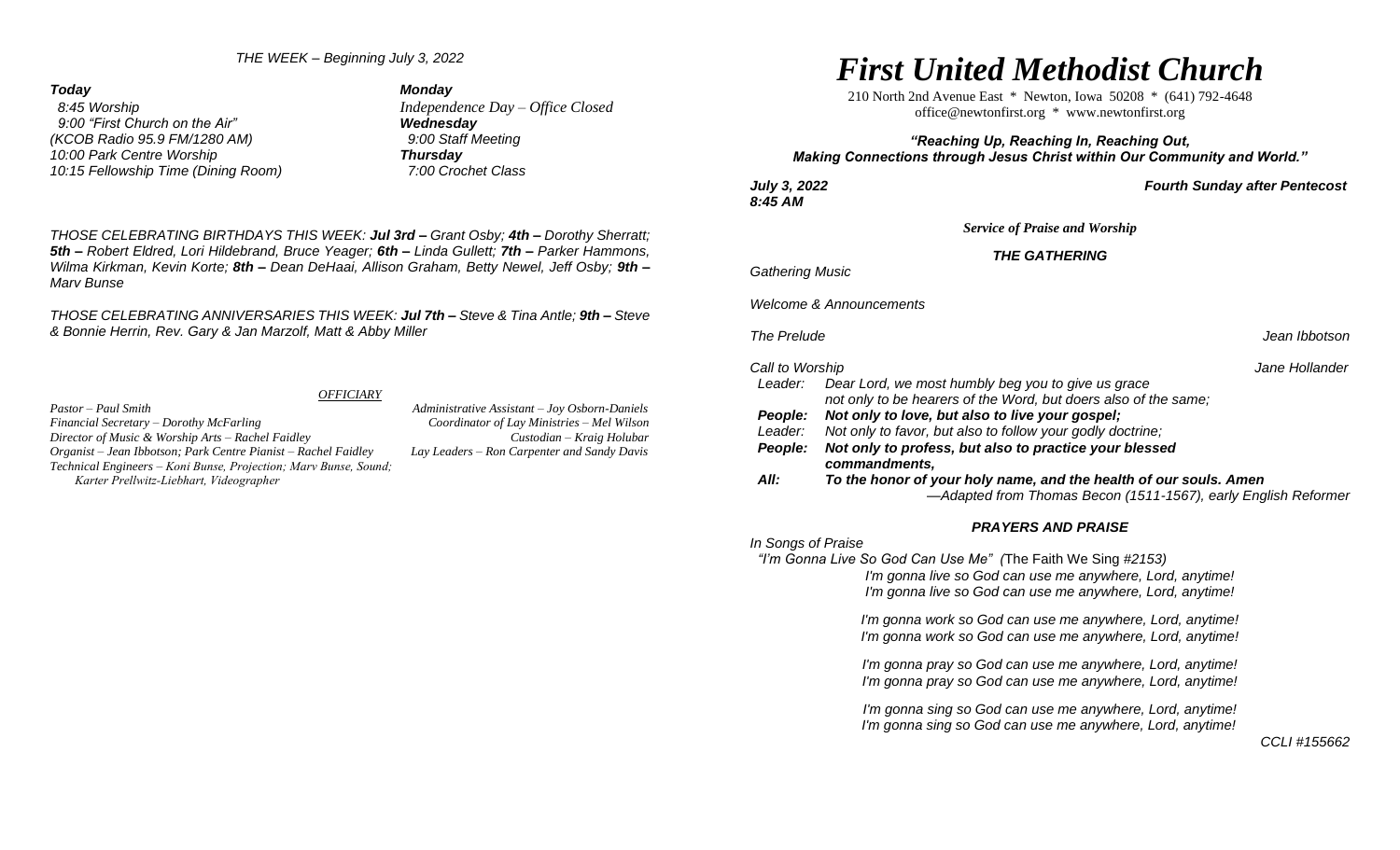*"I Surrender All" (UMH #354, vs 1)*

*All to Jesus I surrender; all to him I freely give; I will ever love and trust him, in his presence daily live.*

*{Chorus} I surrender all, I surrender all, all to thee, my blessed Savior, I surrender all. CCLI #155662*

### *"Gentle Shepherd"*

*Gentle Shepherd, come and lead us, for we need you to help us find our way. Gentle Shepherd, come and feed us, for we need your strength from day to day. There's no other we can turn to who can help us face another day; Gentle Shepherd, come and lead us, for we need you to help us find our way. CCLI #155662*

*\*Hymn of Praise 2237 "As a Fire Is Meant for Burning" (*The Faith We Sing*)*

*As a fire is meant for burning with a bright and warming flame, So the church is meant for mission, giving glory to God's name. Not to preach our creeds or customs, but to build a bridge of care, We join hands across the nations, finding neighbors everywhere.*

*We are learners; we are teachers; we are pilgrims on the way. We are seekers; we are givers; we are vessels made of clay. By our gentle, loving actions we would show that Christ is light. In a humble, listening Spirit we would live to God's delight.*

*As a green bud in the springtime is a sign of life renewed, So may we be signs of oneness 'mid earth's peoples, many hued. As a rainbow lights the heavens when a storm is past and gone, May our lives reflect the radiance of God's new and glorious dawn.* 

*CCLI #155662*

*The Scripture Reading – Luke 10:1-11, 16-20 (NRSV – Pew Bibles NT pages 66, 67) After this the Lord appointed seventy others and sent them on ahead of him in pairs to every town and place where he himself intended to go. He said to them, "The harvest is plentiful, but the laborers are few; therefore ask the Lord of the harvest to send out laborers into his harvest. Go on your way. See, I am sending you out like lambs into the midst of wolves. Carry no purse, no bag, no sandals; and greet no one on the road. Whatever house you enter, first say, 'Peace to this house!' And if anyone is there who shares in peace, your peace will rest on that person; but if not, it will return to you. Remain in the same house, eating and drinking whatever they provide, for the laborer deserves to be paid. Do not move about from house to house. Whenever you enter a town and its people welcome you, eat what is set before you; cure the sick who are there, and say to them, 'The kingdom of God has come near to you.' But whenever you enter a town and they do not welcome you, go out into its streets and say, 'Even the dust of your town that clings to our feet, we wipe off in protest against you. Yet know this: the kingdom of God has come near.'"*

# PRAYER REQUESTS

**Thanksgiving to God for…** All God's blessings The Guests & Visitors New Beginnings New Beginnings Family & Friends **Friends** Good Health **All Volunteers** All Volunteers

#### **God's Guidance & Direction for…**

People Unemployed/Economic/ World Peace All Who Are Grieving School Students/Teachers

 Housing Struggles Local, State & National Leaders Sunday School Teachers/Leaders

# **God's Protection & Safety for…**

 *Those in the Military Those in Mission Work Those Protecting Us* Kevin Ehresman Cherie Miner Law Enforcement Cherie Miner Dylan Drew Dr. Emmanuel & Florence Mefor Firefighters Lynn & Sharon Fogleman **EMTs**  Rev. Doug Williams Jane Kies

#### **Those Who Mourn…**

| Those in Care Facilities…            |                     |                        |
|--------------------------------------|---------------------|------------------------|
|                                      |                     |                        |
| Betty Ashby                          | Helen Newton        | <b>Judy Wittenberg</b> |
| Pam Conklin                          | <b>Rita Skinner</b> | <b>Teresa Yeager</b>   |
| Andy Jackson                         | Phyllis Snook       | <b>Phyllis Yeutsy</b>  |
| Marilyn Langmaid                     | Elsie Ulland        |                        |
| <b>Healing &amp; Health Concerns</b> |                     |                        |
| Sue Antle                            | Paul Frohardt       | Wilma Mott             |
| Dori Byers                           | Jody Gooch          | Connie Myers           |
| <b>Steve Dailey</b>                  | Wilma Grout         | Sally Rorabaugh        |

Martie DeBoef **Martie DeBoef** Jill Hoffman Martie DeBoef and Merna Rusk Cash Dickerson Vicky Holmquist Rev. Janna Steed Nick Dreyer **Nick Drewer** Jean Ibbotson **Theresa Stewart** Mackenzie Eldred Sylvie Miller Sylvie Miller Steve Thomassen

**PLEASE NOTE: If you have a prayer request or know of a change and want it reflected in the bulletin, please call the church office at 792-4648. Please keep us updated and let us know when you would like to be removed from the prayer list.**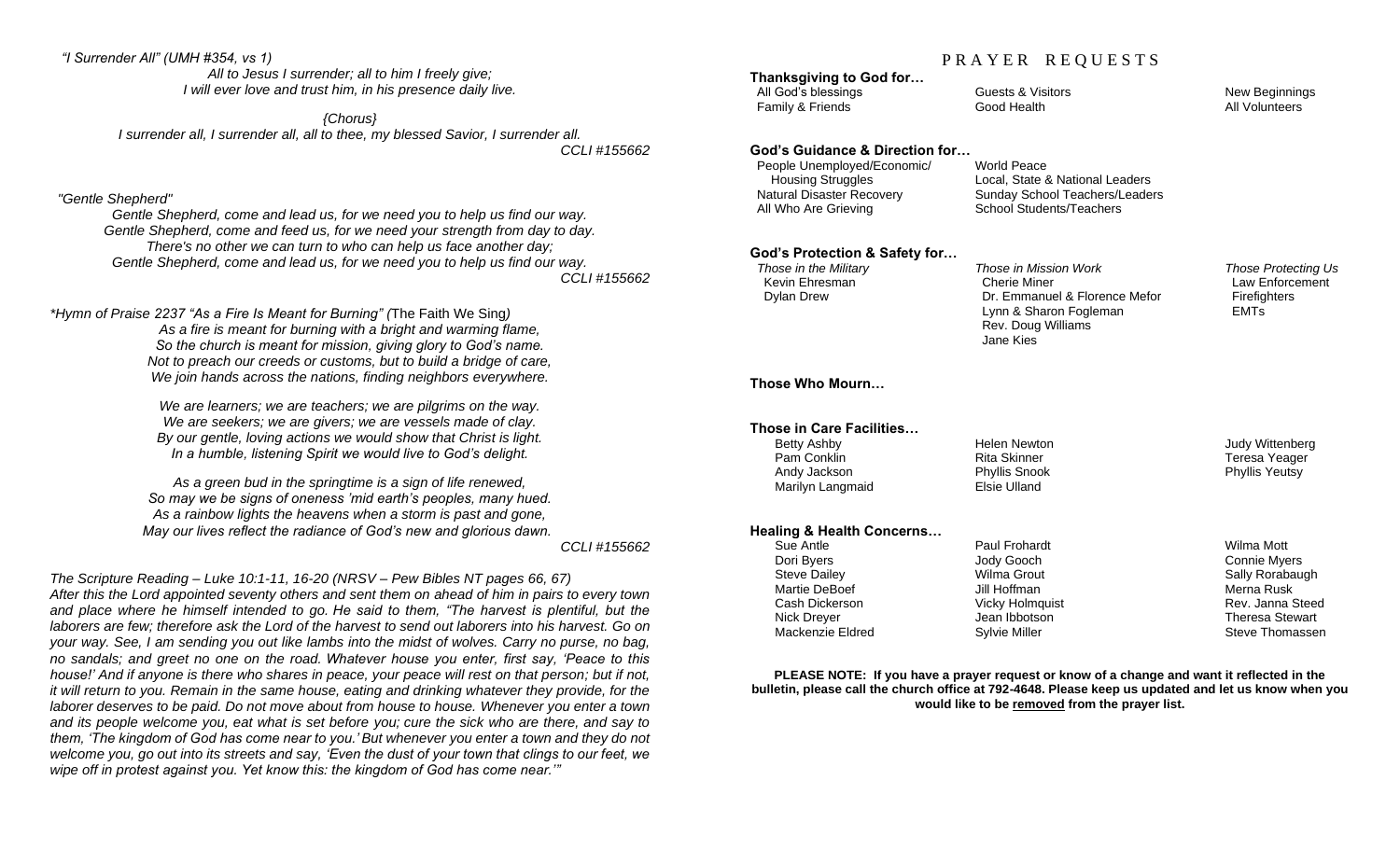*COFFEE FELLOWSHIP TIME will resume this morning in the church dining room immediately following worship. It has been some time since we've been able to socialize with one another and this is a most welcome return!*

*THE MISSION MARKET is now open in the narthex. As produce becomes available, you're welcome to share items and/or wrapped baked goods and craft items as well! All money will go to mission efforts. If you have any questions, please contact Mel Wilson.*

*IF YOUR SCHEDULE keeps you from attending worship, join our live-streamed worship services, devotions, and past services by visiting our website at newtonfirst.org.* 

*UMW NUT ORDERS can still be placed online until the end of 2022 by going to [https://fumcnewton.terrilynn.com](https://fumcnewton.terrilynn.com/) and order directly. Shipping remains free for orders over \$30 through the online store. Thanks to all for your continued support.*

*AS A REMINDER, if you are unable to join us in worship, please send your offering to the church office at 210 N 2nd Ave E, Newton IA 50208.Online giving is also available for donations to First United Methodist Church. This can be done by going to the church's website (newtonfirst.org) and selecting the "Give" tab. Your continued financial support is greatly appreciated.*

*DURING JUNE, JULY, AND AUGUST, United Women in Faith have planned a summer mission project to provide needed items for Discover Hope. Lists of their needs will be placed on the table in the narthex and a container will be provided for the items (non-perishable items only). They provide free meals and other services daily for people in need. At the end of each month, or sooner if the need arises, we will deliver the items to them.* 

*NEIGHBORS HELPING NEIGHBORS is collecting items needed by school teachers and school nurses, which the school budgets typically do not cover, yet many families cannot afford to provide for their children. Collection will take place during the summer and delivered to the schools in August before school opens. Please find a box in the narthex for contributions from FUMC.* 

*FUMC IS SCHEDULED to sponsor a meal at Trinity Methodist Church on Friday, July 29th. Trinity is serving sack suppers through the end of the year. FUMC is collecting money to purchase the food. Your contributions are greatly appreciated; please make your check out to FUMC and note Trinity on your check memo. Thank you for your help with this ministry.*

*"Whoever listens to you listens to me, and whoever rejects you rejects me, and whoever rejects me rejects the one who sent me." The seventy returned with joy, saying, "Lord, in your name even the demons submit to us!" He said to them, "I watched Satan fall from heaven like a flash of lightning. See, I have given you authority to tread on snakes and scorpions, and over all the power of the enemy; and nothing will hurt you. Nevertheless, do not rejoice at this, that the spirits submit to you, but rejoice that your names are written in heaven."*

#### *The Scripture Reading – Galatians 6:1-16 (NRSV – Pew Bibles NT page 180)*

*My friends, if anyone is detected in a transgression, you who have received the Spirit should restore such a one in a spirit of gentleness. Take care that you yourselves are not tempted. Bear one another's burdens, and in this way you will fulfill the law of Christ. For if those who are nothing think they are something, they deceive themselves. All must test their own work; then that work, rather than their neighbor's work, will become a cause for pride. For all must carry their own loads. Those who are taught the word must share in all good things with their teacher. Do not be deceived; God is not mocked, for you reap whatever you sow. If you sow to your own flesh, you will reap corruption from the flesh; but if you sow to the Spirit, you will reap eternal life from the Spirit. So let us not grow weary in doing what is right, for we will reap at harvest time, if we do not give up. So then, whenever we have an opportunity, let us work for the good of all, and especially for those of the family of faith. See what large letters I make when I am writing in my own hand! It is those who want to make a good showing in the flesh that try to compel you to be circumcised—only that they may not be persecuted for the cross of Christ. Even the circumcised do not themselves obey the law, but they want you to be circumcised so that they may boast about your flesh. May I never boast of anything except the cross of our Lord Jesus Christ, by which the world has been crucified to me, and I to the world. For neither circumcision nor uncircumcision is anything; but a new creation is everything! As for those who will follow this rule—peace be upon them, and mercy, and upon the Israel of God.*

*Prayers of the People*

*Call to Prayer 2200 "O Lord, Hear My Prayer" (*The Faith We Sing x2*)* 

*O LORD, hear my prayer. O LORD, hear my prayer. When I call, answer me. O LORD, hear my prayer. O LORD, hear my prayer. Come and listen to me.* 

*CCLI #155662*

*Congregational Prayer – Behold, Lord, empty vessels that need to be filled. Lord, fill them. We are weak in the faith; strengthen us. We are cold in love; warm us and make us fervent that our love may go out to our neighbors. We may not have a strong and firm faith; at times we doubt and are unable to trust you altogether. O Lord, help us. Strengthen our faith and trust in you. Amen —Martin Luther*

*Silent Prayer*

*The Lord's Prayer*

*In Children's Time*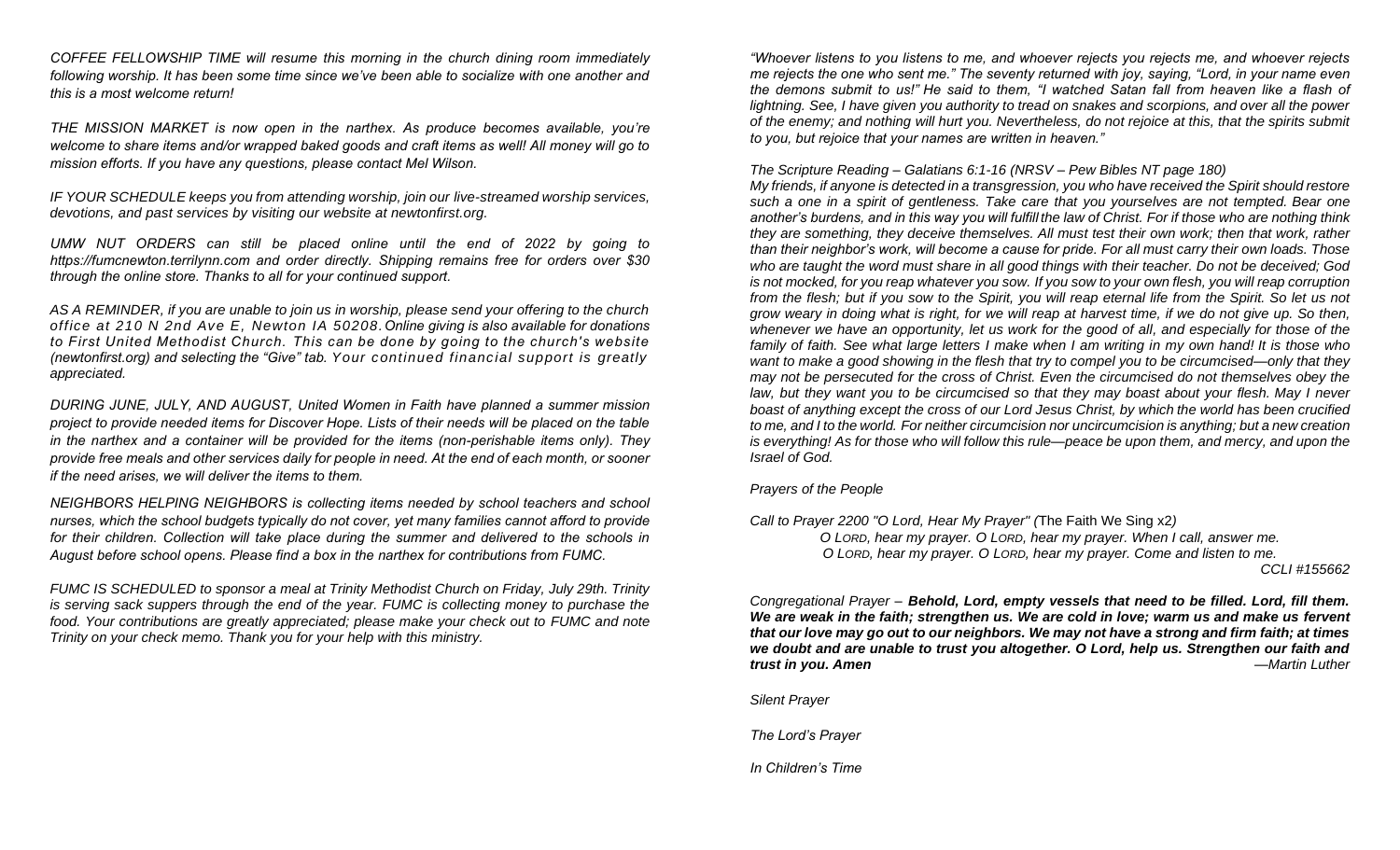*Hymn 349 "Turn Your Eyes upon Jesus"*

*Turn your eyes upon Jesus, look full in his wonderful face, And the things of earth will grow strangely dim in the light of his glory and grace. CCLI #155662*

#### *Children's Message*

# *Offertory Scripture – Psalm 30:11-12 (NRSV – Pew Bibles OT page 478)*

*You have turned my mourning into dancing; you have taken off my sackcloth and clothed me with joy, so that my soul may praise you and not be silent. O LORD my God, I will give thanks to you forever.*

*In the Presentation of Our Tithes and Offerings Offertory "Grace Flows Down* with *Grace Greater Than Our Sin" arr. E. Hogan Terry & Rachel Faidley, duet The Doxology 95 "Praise God, from Whom All Blessings Flow"*

*Dedication of Gifts*

#### *PROCLAIMING THE WORD*

*The Scripture Reading – 2 Kings 5:1-14 (NRSV – Pew Bibles OT pages 320-321) Naaman, commander of the army of the king of Aram, was a great man and in high favor with his master, because by him the LORD had given victory to Aram. The man, though a mighty warrior, suffered from leprosy. Now the Arameans on one of their raids had taken a young girl captive from the land of Israel, and she served Naaman's wife. She said to her mistress, "If only my lord were with the prophet who is in Samaria! He would cure him of his leprosy." So Naaman went in and told his lord just what the girl from the land of Israel had said. And the king of Aram said, "Go, then, and I will send along a letter to the king of Israel." He went, taking with him ten talents of silver, six thousand shekels of gold, and ten sets of garments. He brought the letter to the king of Israel, which read, "When this letter reaches you, know that I have sent to you my servant Naaman, that you may cure him of his leprosy." When the king of Israel read the letter, he tore his clothes and said, "Am I God, to give death or life, that this man sends word to me to cure a man of his leprosy? Just look and see how he is trying to pick a quarrel with me." But when Elisha the man of God heard that the king of Israel had torn his clothes, he sent a message to the king, "Why have you torn your clothes? Let him come to me, that he may learn that there is a prophet in Israel." So Naaman came with his horses and chariots, and halted at the entrance of Elisha's house. Elisha sent a messenger to him, saying, "Go, wash in the Jordan seven times, and your flesh shall be restored and you shall be clean." But Naaman became angry and went away, saying, "I thought that for me he would surely come out, and stand and call on the name of the LORD his God, and would wave his hand over the spot, and cure the leprosy! Are not Abana and Pharpar, the rivers of Damascus, better than all the waters of Israel? Could I not wash in them, and be clean?" He turned and went away in a rage. But his servants approached and said to him, "Father, if the prophet had commanded you to do something difficult, would you not have done it? How much more, when all he said to you was, 'Wash, and be clean'?" So he went down and immersed himself seven times in the Jordan,* 

*Don't ever feel discouraged, for Jesus is your friend, And if you look for knowledge he'll ne'er refuse to lend. {Chorus}*

*If you can't preach like Peter, if you can't pray like Paul, Just tell the love of Jesus, and say he died for all. {Chorus}*

*CCLI #155662*

#### *\*The Benediction*

*\*The Benediction Response 389 "Freely, Freely" (Refrain Only) He said, "Freely, freely you have received, freely, freely give. Go in my name, and because you believe, Others will know that I live."*

*CCLI #155662*

*\*The Postlude Jean Ibbotson*

 *\*Those who are able are invited to stand.*

*\*\*\**

*WELCOME TO WORSHIP in Jesus' name. As we pray that God bless America, may the whole world know God's goodness and live in peace and love.*

*USHERS: Calvin Holmquist, Shawn McFarling, Fred Chabot, Judy Chabot*

*OPENING & CLOSING CHURCH: Greg & Rhonda Loder and Jerry & Betty Yates*

*VAN ASSISTANT: Rhonda Loder; VAN DRIVER: Greg Loder; VAN MAINTENANCE (July): Greg Loder*

*GREETERS: Margie Loupee, north door; Pat Riemenschneider, south door; Mary Ann Reisetter, west door*

*PLEASE NOTIFY PASTOR PAUL or the church office if you or a family member is admitted to a hospital.*

*THIS WEEK'S RADIO BROADCAST on KCOB is sponsored by Patty Dykstra.*

*THE JULY* MESSENGER *can be picked up in the Welcome Center or the church office during regular business hours.*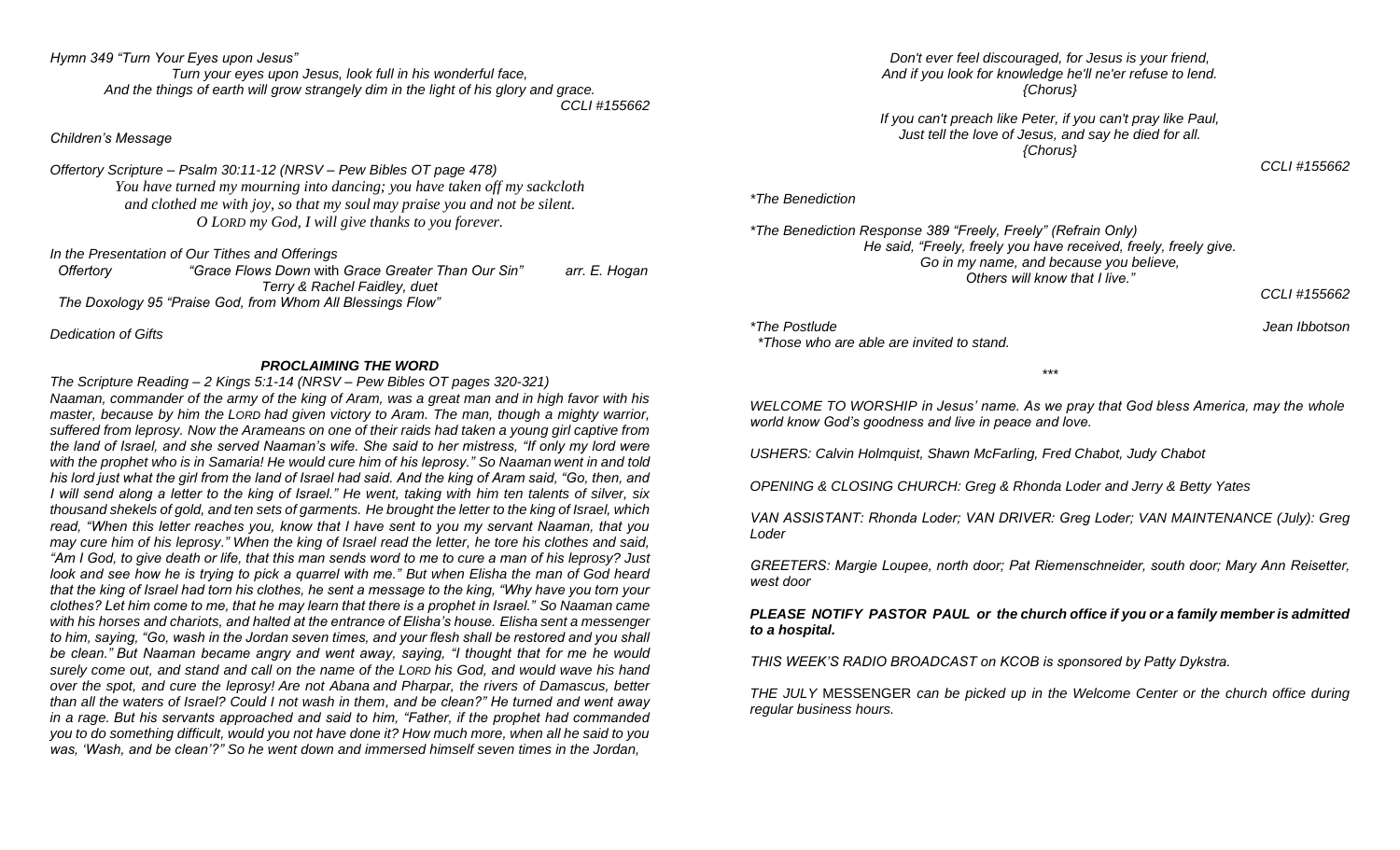*according to the word of the man of God; his flesh was restored like the flesh of a young boy, and he was clean.*

*The Witness to the Word "Sometimes It Is Easier than We Think" Pastor Paul Smith*

*The Great Thanksgiving* 

#### *HOLY COMMUNION*

|                | <i>ine</i> Great <i>inanksqiving</i>       |
|----------------|--------------------------------------------|
|                | Pastor: The Lord be with you.              |
|                | People: And also with you.                 |
| Pastor:        | Lift up your hearts.                       |
|                | People: We lift them up to the Lord.       |
| Pastor:        | Let us give thanks to the Lord our God.    |
| <b>People:</b> | It is right to give our thanks and praise. |

*It is right, and a good and joyful thing, always and everywhere to give thanks to you, Father Almighty, creator of heaven and earth. In the beginning your Spirit moved over the face of the waters. You formed us in your image and breathed into us the breath of life.*

*When we turned away, and our love failed, your love remained steadfast. Your Spirit came upon prophets and teachers, anointing them to speak your Word. And so, with your people on earth and all the company of heaven we praise your name and join their unending hymn:*

#### *Holy, holy, holy Lord, God of power and might, heaven and earth are full of your glory. Hosanna in the highest. Blessed is he who comes in the name of the Lord. Hosanna in the highest.*

*Holy are you, and blessed is your Son Jesus Christ. At his baptism in the Jordan your Spirit descended upon him and declared him your beloved Son. With your Spirit upon him he turned away the temptations of sin. Your Spirit anointed him to preach good news to the poor, to proclaim release to the captives and recovering of sight to the blind, to set at liberty those who are oppressed, and to announce that the time had come when you would save your people.*

*He healed the sick, fed the hungry, and ate with sinners. By the baptism of his suffering, death, and resurrection, you gave birth to your Church, delivered us from slavery to sin and death, and made with us a new covenant by water and the Spirit. When the Lord Jesus ascended, he promised to be with us always, baptizing us with the Holy Spirit and with fire, as on the Day of Pentecost.*

*On the night in which he gave himself up for us, he took bread, gave thanks to you, broke the bread, gave it to his disciples, and said: "Take, eat; this is my body which is given for you. Do this in remembrance of me."*

*When the supper was over he took the cup, gave thanks to you, gave it to his disciples, and said: "Drink from this, all of you; this is my blood of the new covenant, poured out for you and for many for the forgiveness of sins. Do this, as often as you drink it, in remembrance of me."*

*according to the word of the man of God; his flesh was restored like the flesh of a young boy, and he was clean.*

*The Witness to the Word "Sometimes It Is Easier than We Think" Pastor Paul Smith*

#### *HOLY COMMUNION*

|           | The Great Thanksgiving                     |
|-----------|--------------------------------------------|
|           | Pastor: The Lord be with you.              |
|           | People: And also with you.                 |
| Pastor:   | Lift up your hearts.                       |
|           | People: We lift them up to the Lord.       |
| Pastor:   | Let us give thanks to the Lord our God.    |
| People: . | It is right to give our thanks and praise. |

*It is right, and a good and joyful thing, always and everywhere to give thanks to you, Father Almighty, creator of heaven and earth. In the beginning your Spirit moved over the face of the waters. You formed us in your image and breathed into us the breath of life.* 

*When we turned away, and our love failed, your love remained steadfast. Your Spirit came upon prophets and teachers, anointing them to speak your Word. And so, with your people on earth and all the company of heaven we praise your name and join their unending hymn:*

#### *Holy, holy, holy Lord, God of power and might, heaven and earth are full of your glory. Hosanna in the highest. Blessed is he who comes in the name of the Lord. Hosanna in the highest.*

*Holy are you, and blessed is your Son Jesus Christ. At his baptism in the Jordan your Spirit descended upon him and declared him your beloved Son. With your Spirit upon him he turned away the temptations of sin. Your Spirit anointed him to preach good news to the poor, to proclaim release to the captives and recovering of sight to the blind, to set at liberty those who are oppressed, and to announce that the time had come when you would save your people.*

*He healed the sick, fed the hungry, and ate with sinners. By the baptism of his suffering, death, and resurrection, you gave birth to your Church, delivered us from slavery to sin and death, and made with us a new covenant by water and the Spirit. When the Lord Jesus ascended, he promised to be with us always, baptizing us with the Holy Spirit and with fire, as on the Day of Pentecost.*

*On the night in which he gave himself up for us, he took bread, gave thanks to you, broke the bread, gave it to his disciples, and said: "Take, eat; this is my body which is given for you. Do this in remembrance of me."*

*When the supper was over he took the cup, gave thanks to you, gave it to his disciples, and said: "Drink from this, all of you; this is my blood of the new covenant, poured out for you and for many for the forgiveness of sins. Do this, as often as you drink it, in remembrance of me."*